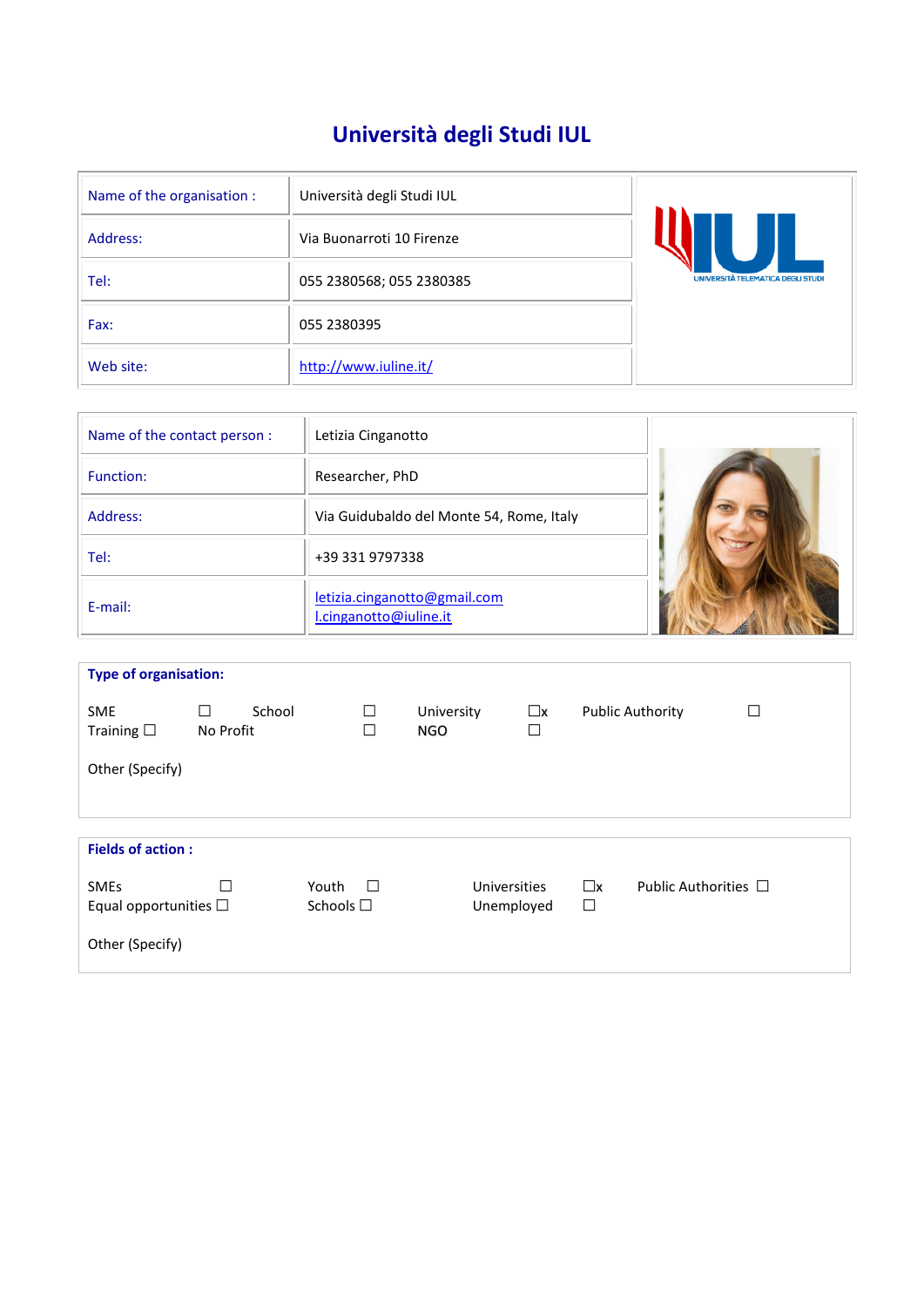#### **Description of the organisation**

Università Telematica degli Studi IUL (Italian University Line) is a unique online university in Italy established in 2005 by public authorities (INDIRE, National Institute for Documentation, Innovation, Educational Research), which has been supporting the evolution of the Italian educational system and has been the reference institution for educational research in Italy for 90 years, and University of Florence, with a specific department specialized in technology supported learning. IUL presents itself as a "lifelong learning university" and provides online university courses (three year degrees, specialization degrees, master's degrees, post-graduate degrees), mainly addressed to educational staff at the beginning, but now expanding its target more and more. It has also activated refresher courses addressed to technicians and professionals who wish to acquire knowledge and develop competences relevant to their working field. A lot of IUL learning pathways are addressed to teachers, head teachers, school staff and are aimed at supporting their continuous professional development.

| <b>Experience of the organization in previous European projects</b> |                                         |                                   |  |  |
|---------------------------------------------------------------------|-----------------------------------------|-----------------------------------|--|--|
| Programme or<br>initiative                                          | <b>Beneficiary Organisation</b>         | <b>Title of the Project</b>       |  |  |
| KA2 2016                                                            | Manipal University,<br>Manipal, India   | CLIL@INDIA                        |  |  |
| KA2 2016                                                            | Verein Blickpunkt Identität,<br>Germany | Best performers in education      |  |  |
|                                                                     |                                         | Games Used IN Engaging Virtual    |  |  |
| KA2 2017                                                            | UCLAN, University of                    | <b>Environments for Real-time</b> |  |  |
|                                                                     | Central Lancashire, UK                  | language Education                |  |  |
|                                                                     |                                         | (GUINEVERE)                       |  |  |

## **Experience and Expertise of the organization in the project's subject area**

Università Telematica degli Studi IUL has been delivering a wide range of Continuous Professional Development Courses addressed to teachers from any school level on different topics, among which CLIL. In particular, a teacher training course on CLIL was delivered online in 2018 and a post-graduate 20 credit course on CLIL is being delivered in 2019.

### **Contributions that can be provided to the project**

Università Telematica degli Studi IUL has a long experience and a robust expertise in the field of digital, multimodal and multimedia teaching and learning and in the production of digital content and videos. These are the fields in which IUL can offer the major contribution. Of course, the experience acquired in the field of CLIL in these recent years can also be beneficial.

### **Reasons of involvement in the project**

IUL joined the Consortium in order to foster the international dimension and focus on CLIL methodology within an international context.

### **Contact Person's Experience and Expertise**

**Letizia Cinganotto** (contact person) is a full time Researcher at INDIRE (National Institute for Documentation, Innovation and Educational Research), Rome, Italy and contract professor at IUL. She holds a BA in Foreign language Teaching, MA in e-Learning and multimedia Learning and in Moodle, and PhD in Linguistics on CLIL (Content and Language Integrated Learning). She has far-reaching experience in continuous professional development for teachers, teacher trainers, head teachers (e-learning courses, blended courses, on the job, workshops) in the Italian context and also in international communities of practice. Her main research areas are: CLIL, language learning and teaching, Technology Enhanced Language Teaching (TELL), immersive teaching and learning of English, and Linguistics. She is a reviewer and a member of the Editorial Board of different peer-reviewed journals.

She is a member of the consultancy team of the project "Pluriliteracies Teaching for Deep Learning", promoted by the European Centre of Modern Languages (Graz).

She has recently published three books on CLIL in Italian.

Recent publications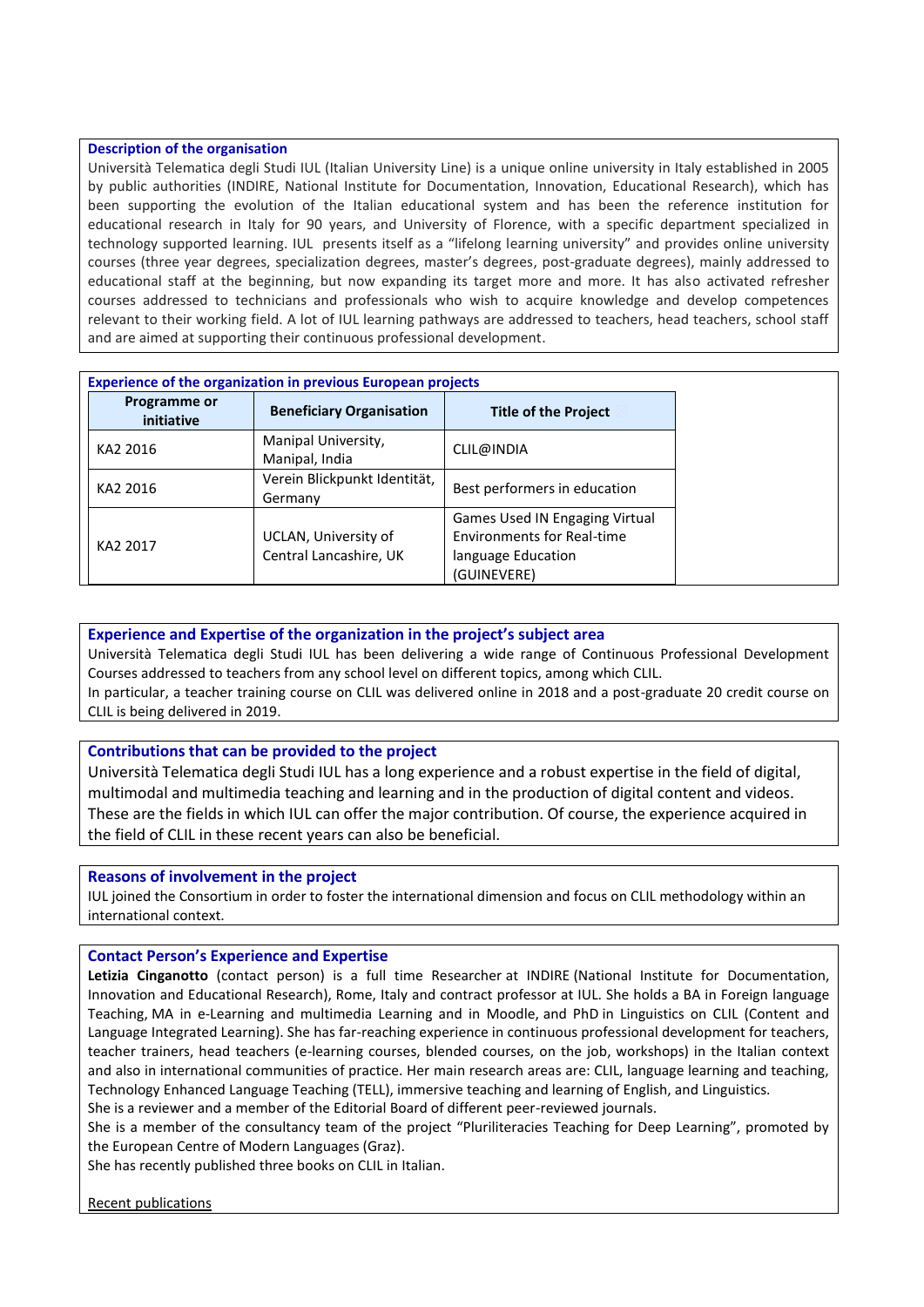- Cinganotto L. (2019). Debate as a teaching strategy for language learning, in Lingue e Linguaggi, Vol. 30/2019[. http://siba-ese.unisalento.it/index.php/linguelinguaggi/article/view/19451](http://siba-ese.unisalento.it/index.php/linguelinguaggi/article/view/19451)
- Cinganotto L. (2018). *Building a Bridge Between CLIL and Learning Technologies: Lessons Learnt from Three Sessions of a Training Experience*, in Mosaic • Vo. 12 • No. 2 • Summer 2018 • ISSN 1195-7131.
- Cinganotto L. (2019), *The role of the English language in a CLIL interaction*, in Veronica Bonsignori, Gloria Cappelli and Elisa Mattiello (edited), WORLDS OF WORDS: Complexity, Creativity and Conventionality in English Language, Literature and Culture, pp. 363-373.
- Cinganotto L., Cunningham K. (2019), co-editors of JE-LKS, Vol 15, No 1 (2019): EMBRACING LANGUAGE AWARENESS AND LANGUAGE DIVERSITY IN THE 21ST CENTURY [http://je-lks.org/ojs/index.php/Je-](http://je-lks.org/ojs/index.php/Je-LKS_EN/index)LKS EN/index
- Cinganotto L. (2019). *Online Interaction in Teaching and Learning a Foreign Language: an Italian Pilot Project on the Companion Volume to the CEFR,* Journal of e-Learning and Knowledge Society, v.15, n.1, 135-151. ISSN: 1826-6223, e-ISSN:1971-8829 DOI: 10.20368/1971-8829/1618
- Cinganotto L., Panzavolta S. (2019). Let's CLIL with Teal, Tesol Italy Newsletter, VOL. XXVII, NO. 5.
- Cinganotto L., Cuccurullo D. (2019). *Techno-CLIL – Fare CLIL in digitale*. Quaderni della Ricerca n. 42, Loescher.
- Cinganotto L. (2019). *Piccola Guida alla Lettura Estensiva,* Pearson.
- Cinganotto L. (2018). DOCENTE DI LINGUA STRANIERA E DOCENTE DI DISCIPLINA IN AMBIENTE CLIL Prospettive a confronto, in Lingue e Linguaggi, Vol. 26 (2018), 139-155 ISSN 2239-0367, e-ISSN 2239-0359
- Cinganotto L. (2018). *Pratiche didattiche e aspetti interazionali in una lezione CLIL di storia dell'arte*, in Graziano A., Ciambella F., Cuccurullo D. (a cura di) CLIL alla Tuscia: progetti, prodotti e riflessioni dai corsi di formazione, Settecittà.
- Cinganotto, L. (2018). *Apprendimento CLIL e interazione in classe*, Aracne.
- Cinganotto L. (2018). CLIL e innovazione, SELM, SeLM del n. 4-6 /2018.
- Cinganotto L., Cuccurullo D. (2018). *Le potenzialità di un MOOC sulle tecnologie per il CLIL: collaborazioni e sinergie*, in E-Learning, MOOCs and Foreign Languages: Research, Studies and Experiences, a cura di Laura Incalcaterra McLoughlin, Andrea Villarini, Università degli studi di Napoli L'Orientale University Press.
- Cinganotto L. (2018). Language Learning Technologies: A Study, in Humanising Language Teaching, 2018, Dec 2018 - Year 20 - Issue 6 - ISSN 1755-9715.
- Cinganotto L. (2018). *La metodologia CLIL nella formazione dei docenti: alcune proposte innovative*, in Y.L. Teresa Ting (a cura di) FARE CLIL: I perché, i principi, le prove, Libreriauniversitaria.
- Di Sabato B., Cinganotto L., Cuccurullo D. (2018). *Il profilo dell'insegnante di lingue nell'era del CLIL - Analisi dei dati di un'esperienza internazionale*, in Coonan C.M. La didattica delle lingue nel nuovo millennio: le sfide dell'internazionalizzazione, Studi e Ricerche, 13, Edizioni Cà Foscari, ISBN [ebook] 978-88-6969-227-7.
- Cinganotto L. (2018). *Il CLIL come risorsa per la cittadinanza europea. Esempi di percorsi didattici con l'uso delle tecnologie digitali*, in "Diventare cittadini europei. Idee, strumenti e risorse per un'educazione consapevole all'Europa", a cura di Paolo Corbucci e Michela Freddano, I Quaderni della Ricerca n.39, Loescher. ISBN 9788820133665.